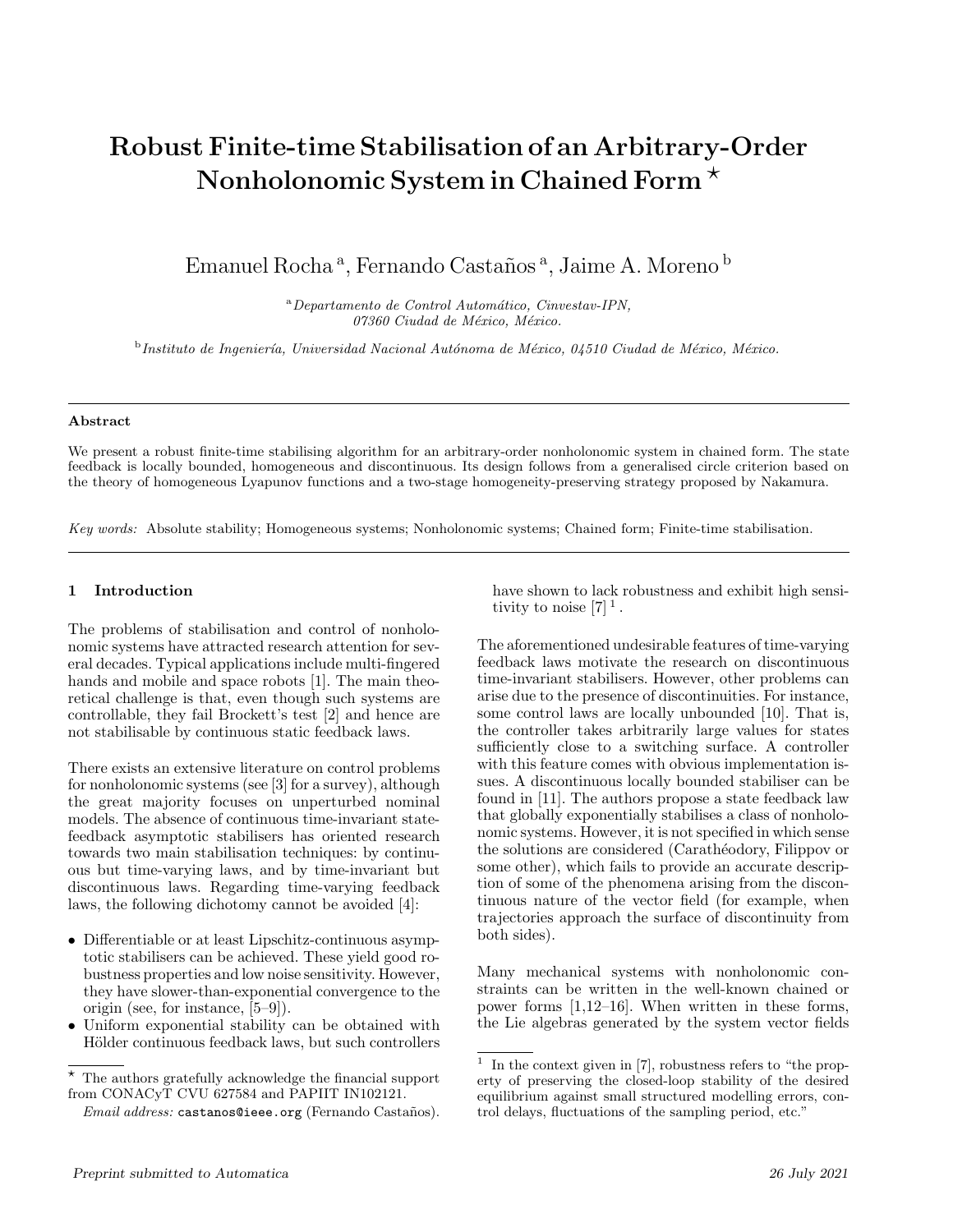are nilpotent, the controllability rank condition is easily verified, and the failure of Brockett's test is readily exposed. In this paper, we also consider the problem of stabilising n-dimensional systems in chained form, but we take uncertainties into account.

In the sliding-mode control literature, one finds controllers achieving finite-time practical stabilisation [17– 19] with additional robustness properties. The integral sliding mode in [20] uses a dynamic extension to find a discontinuous feedback law that stabilises the so-called extended Heisenberg system. The system can be transformed into the chained form with additional integrators. Finally, we mention that the robust stabilisation problem for chained systems can be approached from an adaptive-control perspective [21,22], but the approach only works for structured uncertainty.

We present a static state-feedback controller that almost globally asymptotically stabilises the origin of an nthorder system in chained form. Distinctive features of the controller are: (i) robustness in the form of absolute stability with respect to a homogeneous sector, (ii) finitetime convergence for almost every initial condition, and (iii) local boundedness. We elaborate on the two-stage homogeneity-preserving controller presented in [23]. By imposing a negative degree, finite-time stability is attained. Likewise, homogeneity lends itself to the application of the generalised circle criterion [24] in order to achieve absolute stability. An explicit homogeneous control Lyapunov function is instrumental in the design of the controller.

This article is organised as follows: In Section 2 we introduce some background concepts about finite-time stability, homogeneity, and the homogeneous generalisation of the circle criterion. Additionally, the objectives of this work will be detailed in the problem statement. Section 3 presents the proposed stabilisation law and a proof of its robustness. Simulations support the analysis. Finally, the conclusions are given in Section 4.

## 2 Preliminaries and Problem Statement

#### Notation

We denote the set of nonnegative real numbers by  $\mathbb{R}_+$  =  $\{t \in \mathbb{R} \mid t \geq 0\}$ . For a scalar s, |s| represents its absolute value, and the notation  $\lceil s \rceil^p$  stands for  $|s|^p$  sign(s). For a vector  $v, \|v\|$  denotes its Euclidean norm and  $v_i$  its ith coordinate. For a set  $S$ , its interior and boundary are designated by  $\check{S}$  and  $\partial S$ , respectively, and the set difference of S and another set N is written as  $S \setminus N$ . A continuous function  $\sigma : \mathbb{R}_+ \to \mathbb{R}_+$  belongs to the class K if  $\sigma(0) = 0$  and the function is strictly increasing. Given a continuously differentiable function  $V : \mathbb{R}^n \to \mathbb{R}$ , we denote the partial derivative of  $V$  with respect to  $x_1$  by  $\nabla_{x_1} V$  and the row vector of n partial derivatives by  $\nabla V$ .

#### 2.1 Finite-Time Stability

Consider the system

$$
\dot{x} = f(t, x)
$$
,  $t \in \mathbb{R}_+$ ,  $x(0) = x_0$ , (1)

where  $x \in \mathbb{R}^n$  is the state vector. The nonlinear vector field  $f : \mathbb{R}_+ \times \mathbb{R}^n \to \mathbb{R}^n$  is assumed to be locally bounded uniformly in time. When  $f$  is locally measurable but discontinuous with respect to  $x$ , the solutions are meant in the sense of Filippov [25]. That is,  $x(t, x_0)$  is a solution if it is absolutely continuous and if it satisfies the differential inclusion

$$
\dot{x} \in K[f](t, x) = \text{co} \bigcap_{\varepsilon > 0} \bigcap_{\mu(N) = 0} f(t, B(x, \varepsilon) \setminus N) , \quad (2)
$$

where  $\text{co}(M)$  stands for the convex closure of the set M,  $B(x, \varepsilon)$  represents the ball centred at x with radius  $\varepsilon$ , and the equality  $\mu(N) = 0$  indicates that the set  $N \subset \mathbb{R}^n$ has zero Lebesgue measure.

**Definition 1** ([26]) Let the origin be an equilibrium of (1), i.e., let  $0 \in K[f](t,0)$ . We say that it is globally finite-time stable if it satisfies the following properties:

- i) Lyapunov stability: there exists a function  $\alpha \in \mathcal{K}$ such that  $||x(t, x_0)|| \leq \alpha(||x_0||)$ .
- ii) Finite-time attractivity: there exists a locally bounded function  $T : \mathbb{R}^n \setminus \{0\} \to \mathbb{R}_+$  such that  $x(t, x_0) = 0$  for all  $t \geq T(x_0)$ . Such a function T is called a settling-time function.

#### 2.2 Homogeneity

Given  $\varepsilon > 0$  and a vector of weights  $r = (r_1 \ r_2 \ \cdots \ r_n)^\top$ with  $0 < r_j < \infty$ ,  $j = 1, 2, \ldots, n$ , we define the *dilation* operator  $\delta_{\varepsilon}^r : \mathbb{R}^n \to \mathbb{R}^n$  as  $\delta_{\varepsilon}^r(x) := (\varepsilon^{r_1} x_1 \cdots \varepsilon^{r_n} x_n)^\top$ .

A function  $V : \mathbb{R}^n \to \mathbb{R}$  (respectively, a vector field  $f: \mathbb{R}^n \to \mathbb{R}^n$  is called *r*-homogeneous of degree  $m \in$  $\mathbb{R}$  (resp.,  $\tau \in \mathbb{R}$ ) if, for all  $x \in \mathbb{R}^n$  and all  $\varepsilon > 0$ , the following identity holds:  $V(\delta_{\varepsilon}^r(x)) = \varepsilon^m V(x)$  (resp.,  $f(\delta_{\varepsilon}^r(x)) = \varepsilon^{\tau} \delta_{\varepsilon}^r(f(x))).$ 

These definitions correspond to the concept of weighted homogeneity, as introduced in [27–29]. When clear from context, we will not explicitly mention  $r$ . Given  $p \geq 1$ , the homogeneous p-norm is defined as  $||x||_{r,p}^p :=$  $\sum_{j=1}^{n} |x_j|^{\frac{p}{r_j}}$ . We also define the *r*-homogeneous sphere  $\mathbb{S}_{r,p} = \{x \in \mathbb{R}^n \mid ||x||_{r,p} = 1\}$ .

If  $V$  is continuous and homogeneous of degree  $m$ ,  $\deg V = m$ , it easy to show the existence of constants  $C_1, C_2 > 0$  such that

$$
C_1 \|x\|_{r,p}^m \le V(x) \le C_2 \|x\|_{r,p}^m . \tag{3}
$$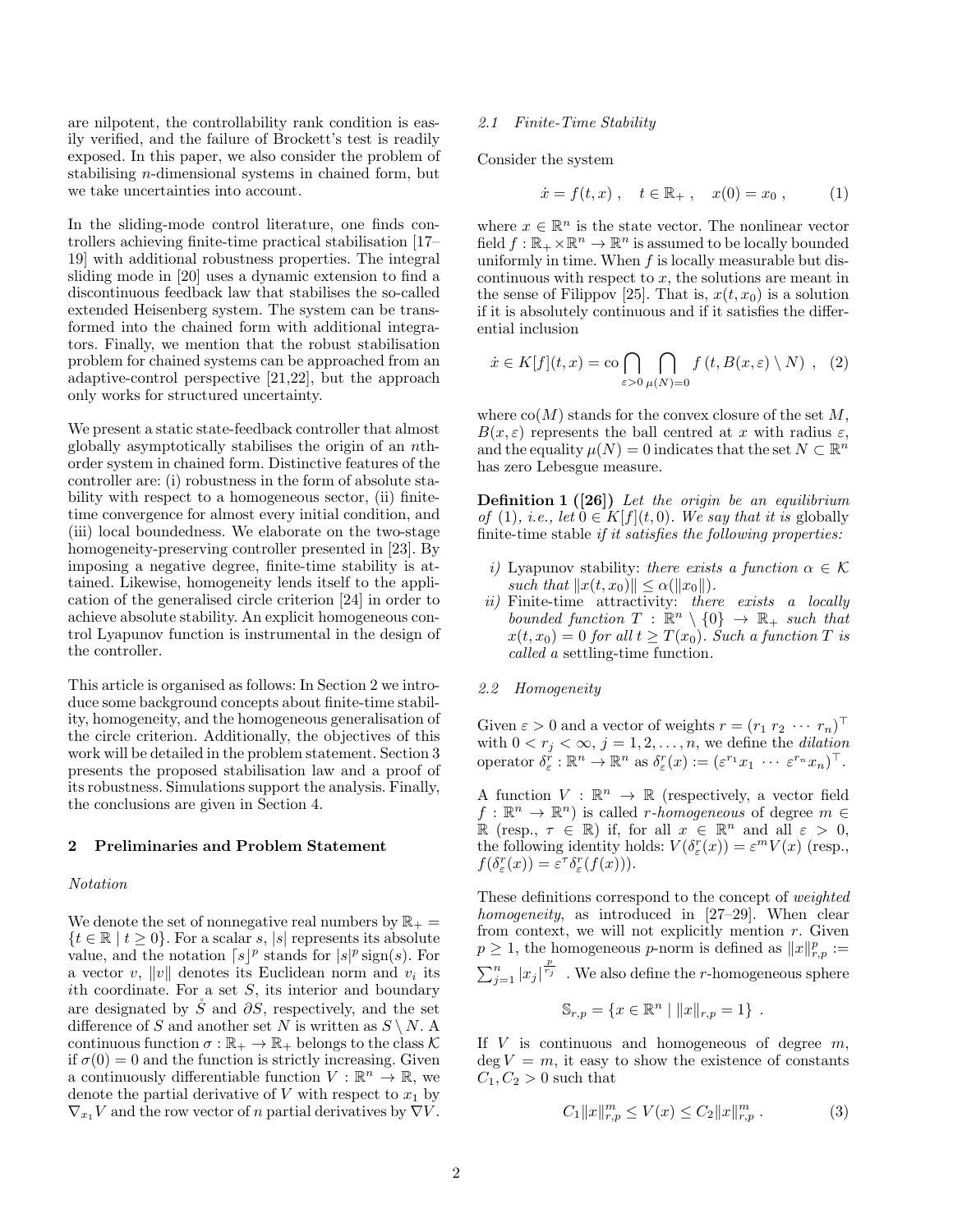Homogeneous Lyapunov functions are a useful tool for the stability analysis of homogeneous systems, as suggested by the following converse theorem.

Theorem 2 ([28]) Consider a continuous vector field  $f: \mathbb{R}^n \to \mathbb{R}^n$ . Let f be r-homogeneous of degree  $\tau$ , and let the origin of  $\dot{x} = f(x)$  be locally asymptotically stable. Then, the origin is globally asymptotically stable. Moreover, for any m such that

$$
m > \max_{1 \le j \le n} r_j \tag{4}
$$

there exists a continuously differentiable Lyapunov function V which is r-homogeneous of degree m.

If, furthermore,  $\tau < 0$ , the system  $\dot{x} = f(x)$  is globally finite-time stable, and the settling time is continuous at zero and locally bounded.

The existence of an r-homogeneous continuouslydifferentiable Lyapunov function V can be exploited to establish the robustness of an r-homogeneous vector field.

Corollary 3 Consider a continuous, asymptotically stable, and r-homogeneous vector field  $f: \mathbb{R}^n \to \mathbb{R}^n$ , and let  $\Delta f : \mathbb{R}^n \to \mathbb{R}^n$  be another continuous vector field. Choose any  $p \in \mathbb{N}$  and assume that, for  $i = 1, \ldots, n$ , either:

i)  $\Delta f_i(\delta_\varepsilon^r(x)) = o(\varepsilon^{\tau+r_i})$  as  $\varepsilon \to 0$ ,  $ii) \Delta f_i(\delta_{\varepsilon}^r(x)) = O(\varepsilon^{\tau+r_i}) \text{ as } \varepsilon \to 0,$ 

$$
\overrightarrow{iii)} \ \overrightarrow{\Delta f_i(\delta^r_{\varepsilon}(x))} + c_i = O(\varepsilon^{\tau+r_i}) \ as \ \varepsilon \to 0, \ c_i \in \mathbb{R},
$$

uniformly with respect to x on the sphere  $\mathbb{S}_{r,p}$ . (Here, 'o' and 'O' refer to Landau's little-o and big- $\tilde{o}$  notations.) Then, respectively,

- i) The origin of  $f + \Delta f$  is still asymptotically stable,
- ii) The origin of  $f + \Delta f \cdot q$  is still asymptotically stable for  $q \in \mathbb{R}$  with |q| small enough,
- iii) The trajectories of  $f + \Delta f \cdot q$  are ultimately bounded for  $q \in \mathbb{R}$  with |q| small enough.

Item i) has been proved in [28]. Items ii) and iii) are straightforward extensions that result from the following crucial property: If V is of degree m, then  $\partial V/\partial x_i$  is rhomogeneous of degree  $m - r_i$ .

We will devote the rest of the paper to a stronger notion of stability: absolute stability. Absolute stability is stronger than the items of Corollary 3 in that the global character of asymptotical stability is preserved.

## 2.3 Generalised Circle Criterion

The problem of absolute stability consists in finding conditions for which the origin of a closed-loop system is asymptotically stable, regardless of any output feedback belonging to a specific class. In particular, the problem of Lur'e refers to the case in which the system is linear, and the output feedback is memoryless but possibly time-varying. The circle criterion provides a solution to this particular case and is a typical example of the use of linear tools in the analysis of nonlinear systems.

In [24], a generalised circle criterion is introduced for Lur'e-like systems in which the system in the forward path is homogeneous. Recently developed tools for homogeneous systems allow us to achieve more ambitious objectives, such as finite-time stabilisation, and to address more general classes of systems.

Definition 4 (Homogeneous sector) Given  $k_1 \in \mathbb{R}$ and a non-zero r-homogeneous function  $\phi : \mathbb{R}^n \to \mathbb{R}$ , we say that the function  $\psi : \mathbb{R} \times \mathbb{R}^n \to \mathbb{R}$  belongs to the r-homogeneous sector  $[k_1, \infty)_\phi$  if it satisfies

$$
\phi(x)\left(\psi(t,x) - k_1\phi(x)\right) \ge 0\tag{5}
$$

for all  $t \in \mathbb{R}_+$  and all  $x \in \mathbb{R}^n$ .

For concreteness, we focus on unbounded homogeneous sectors, but it is straightforward to adapt the results of this paper to homogeneous sectors of the form  $[k_1, k_2]$ with  $k_1 < k_2 < +\infty$ .

## Definition 5 (Homogeneous absolute stability)

Consider a pair of continuous r-homogeneous vector fields  $f, g : \mathbb{R}^n \to \mathbb{R}^n$ , and an r-homogeneous function  $\phi$  :  $\mathbb{R}^n \to \mathbb{R}$  such that  $\deg f = \deg g + \deg \phi$ . The non-homogeneous and time-varying closed-loop system

$$
\dot{x} = f(x) - g(x)\psi(t, x) \tag{6}
$$

is said to be absolutely stable with respect to  $(k_1, \infty)_{\phi}$  if the origin is a globally asymptotically stable equilibrium  $for\ any\ function\ \psi\ that\ belongs\ to\ the\ homogeneous\ sector$  $[k_1,\infty)_\phi$ .

Proposition 6 ([24]) The closed-loop system (6) is absolutely stable if there exist a continuously differentiable  $r$ -homogeneous positive-definite function  $V$  of degree  $m$ , with m as in (4), a positive-semidefinite function M and a positive-definite function L, both r-homogeneous, such that

$$
\nabla V(x) \left( f(x) - k_1 g(x) \phi(x) \right) = -L(x) \tag{7a}
$$

$$
\nabla V(x)g(x) = M(x)\phi(x) . \qquad (7b)
$$

Indeed, it is easy to verify that  $V$  is a Lyapunov function satisfying  $\dot{V}(x) \leq -L(x)$  for any  $\psi$  in the sector.

Conditions (7) with  $M(x) = 1$  are a particular case of the well-known Hill-Moylan conditions for the passivity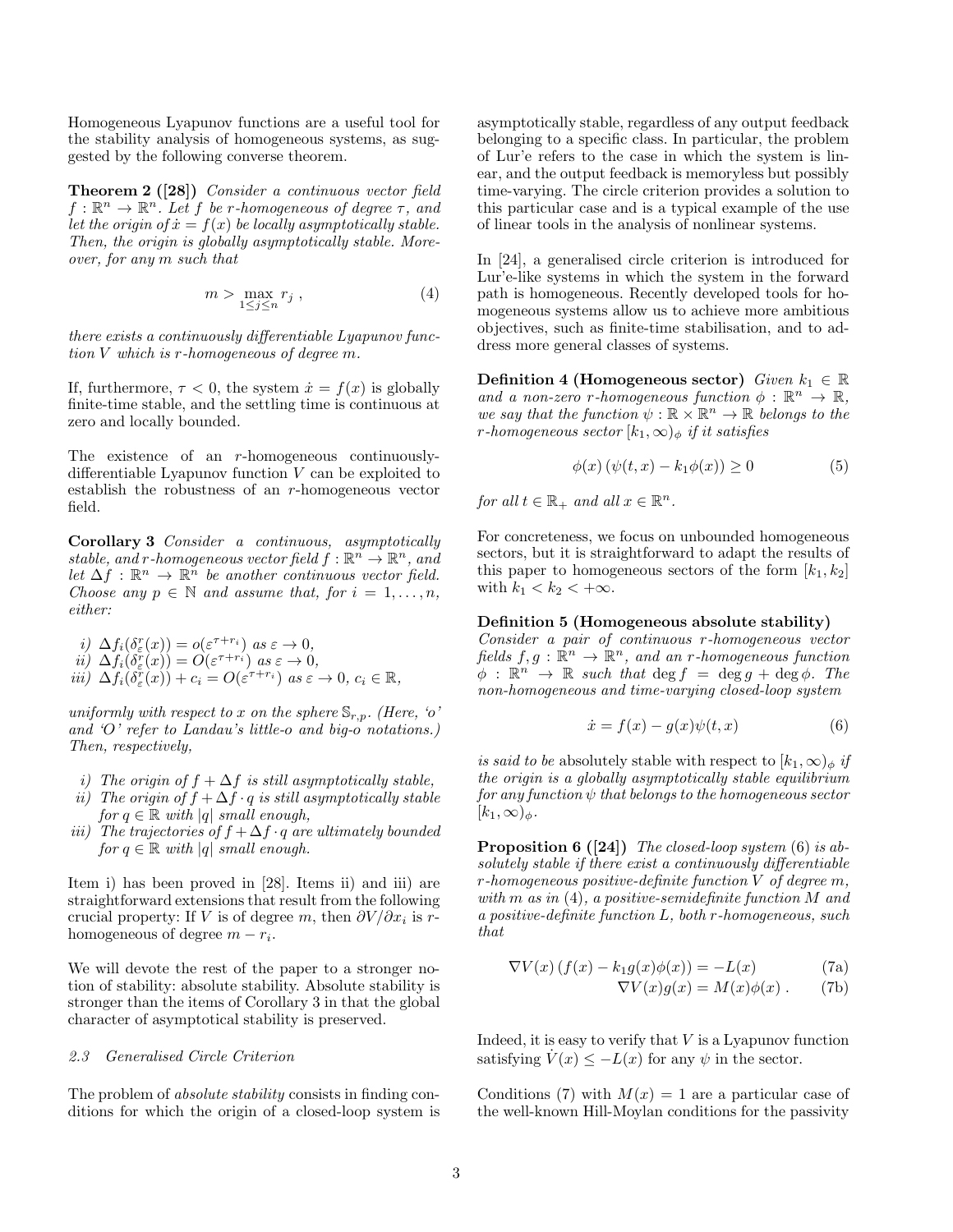of nonlinear systems. The case  $M(x) \neq 1$  releases V from requiring a fixed degree of homogeneity. This freedom will be exploited in the sequel, but may also prove useful in the context of other problems for which Lyapunov functions have to be designed.

#### 2.4 Problem Statement

By applying coordinate and input transformations, nonholonomic systems can be written in canonical forms such as the so-called chained form [30]. For  $n \geq 3$ , a perturbed version of this form admits the representation

$$
\dot{x}_1 = u_1 + d_1(t, x) \tag{8a}
$$

$$
\dot{x}_j = u_1 x_{j+1} , \quad j = 2, \dots, n-1 \tag{8b}
$$

$$
\dot{x}_n = u_2 + d_2(t, x) \,. \tag{8c}
$$

Here,  $x \in \mathbb{R}^n$  represents the state,  $u_1, u_2 \in \mathbb{R}$  stand for the controls and  $d_1, d_2 \in \mathbb{R}$  for the uncertainties or perturbations.

Assumption 7 There exists a real constant  $d_1$  such that  $|d_1(t, x)| \leq d_1.$ 

The features of  $d_2$  will be discussed later in the article (see Assumption 14, below).

Recall that, even in the nominal case, i.e., when  $d_1(t, x) = d_2(t, x) \equiv 0$ , system (8) does not admit an asymptotically stabilising continuous state feedback, as the Brockett test shows. Moreover, because the system has nonholonomic constraints, the effect of static discontinuous feedback laws is also limited: if the solutions are intended in the sense of Filippov, then no locally bounded feedback can locally asymptotically stabilise the origin [31]. For further comments and examples on this result, we refer the reader to [32,28].

Recall that the basin of attraction of  $x^* \in \mathbb{R}^n$  is the set of all points  $x_0$  such that the solution  $x(t, x_0)$  is defined for all  $t \geq 0$  and such that  $\lim_{t \to \infty} x(t, x_0) = x^*$ .

**Definition 8 ([33])** The equilibrium  $x = 0$  of a system  $\dot{x} = f(t, x)$  is almost globally asymptotically stable if it is Lyapunov stable, and if the basin of attraction of the origin is a dense subset of the state space.

Note that having this property is compatible with the results of [31], inasmuch as the basin of attraction is not necessarily a neighbourhood of the origin, so asymptotic stability is not claimed. In addition to this property, we will show that solutions starting in the basin of attraction converge to the origin in finite time, so that we actually provide almost global finite-time stability.

#### 3 Robust Stabiliser

Following the main ideas in [23,34], a two-stage stabiliser is proposed for (8). First, the states  $x_j, j = 2, \ldots n$ , are driven to zero in finite time while  $x_1$  is driven away from zero. Next,  $x_1$  is taken to zero, also in finite-time. The capability of robustly accomplishing these objectives relies on the homogeneous generalisation of the circle criterion presented above which, in turn, rests upon the choice of a homogeneous Lyapunov function. The resulting controls  $u_1, u_2$  are easily-implementable locally bounded state-feedback laws.

# 3.1 Absolute Finite-Time Stability of a Chain of Integrators

Consider first a perturbed chain of  $n-1$  integrators

$$
\dot{\xi}_j = \xi_{j+1}, \quad j = 1, \dots, n-2
$$
  
\n
$$
\dot{\xi}_{n-1} = \nu + \delta(t, \xi).
$$
 (9)

We will construct a control law  $v$  that stabilises the origin in finite time, regardless of any perturbation  $\delta$  satisfying a particular homogeneous sector condition. In order to do so, we will apply the homogeneous circle criterion using the control Lyapunov function (CLF) given in [35] — Which in turn follows from the procedures presented in [36] and later in [34].

Proposition 9 ([35]) Consider system (9) with  $\delta(t,\xi) \equiv 0$ . Choose any  $0 > \tau > -1$ , set the weights as  $r_j = 1 - (n - 1 - j)\tau$ ,  $j = 1, \ldots, n - 1$ , and let  $\{\beta_j\}$  be a non-decreasing sequence of  $n-1$  positive real numbers such that

$$
r_1 \le \beta_1 \le \dots \le \beta_{n-2} \le \beta_{n-1} . \tag{10}
$$

Select a constant m such that  $m \geq \max_{2 \leq j \leq n-1} \beta_{j-1} + r_j$ . Define the functions  $V_j$  recursively by

$$
V_j(\xi) = \gamma_{j-1} V_{j-1}(\xi) + W_j(\xi), \quad \gamma_{j-1} > 0
$$
  
\n
$$
W_j(\xi) = \frac{r_j}{m} |\xi_j|^{\frac{m}{r_j}} - [w_{j-1}(\xi)]^{\frac{m-r_j}{r_j}} \xi_j
$$
  
\n
$$
+ \left(1 - \frac{r_j}{m}\right) |w_{j-1}(\xi)|^{\frac{m}{r_j}} \qquad (11)
$$
  
\n
$$
w_j(\xi) = -\kappa_j [\sigma_j(\xi)]^{\frac{r_{j+1}}{\beta_j}}, \quad \kappa_j > 0
$$
  
\n
$$
\sigma_j(\xi) = [\xi_j]^{\frac{\beta_j}{r_j}} - [w_{j-1}(\xi)]^{\frac{\beta_j}{r_j}}
$$

and by the initial functions  $V_1(\xi_1) = \frac{r_1}{m} |\xi_1|^{\frac{m}{r_1}}$ ,  $\sigma_1(\xi) =$  $\lceil \xi_1 \rceil^{\frac{\beta_1}{r_1}},$  and  $w_1(\xi) = -\kappa_1 \lceil \xi_1 \rceil^{\frac{r_2}{r_1}}$  with  $\kappa_1 > 0$ .

Then, for sufficiently large values of  $\kappa_i > 0$ ,  $V = V_{n-1}$ is a CLF. More precisely, the continuous controller

$$
\upsilon(\xi) = -\kappa \left[ \sigma_{n-1}(\xi) \right]^{\frac{1+\tau}{\beta_{n-1}}} \tag{12}
$$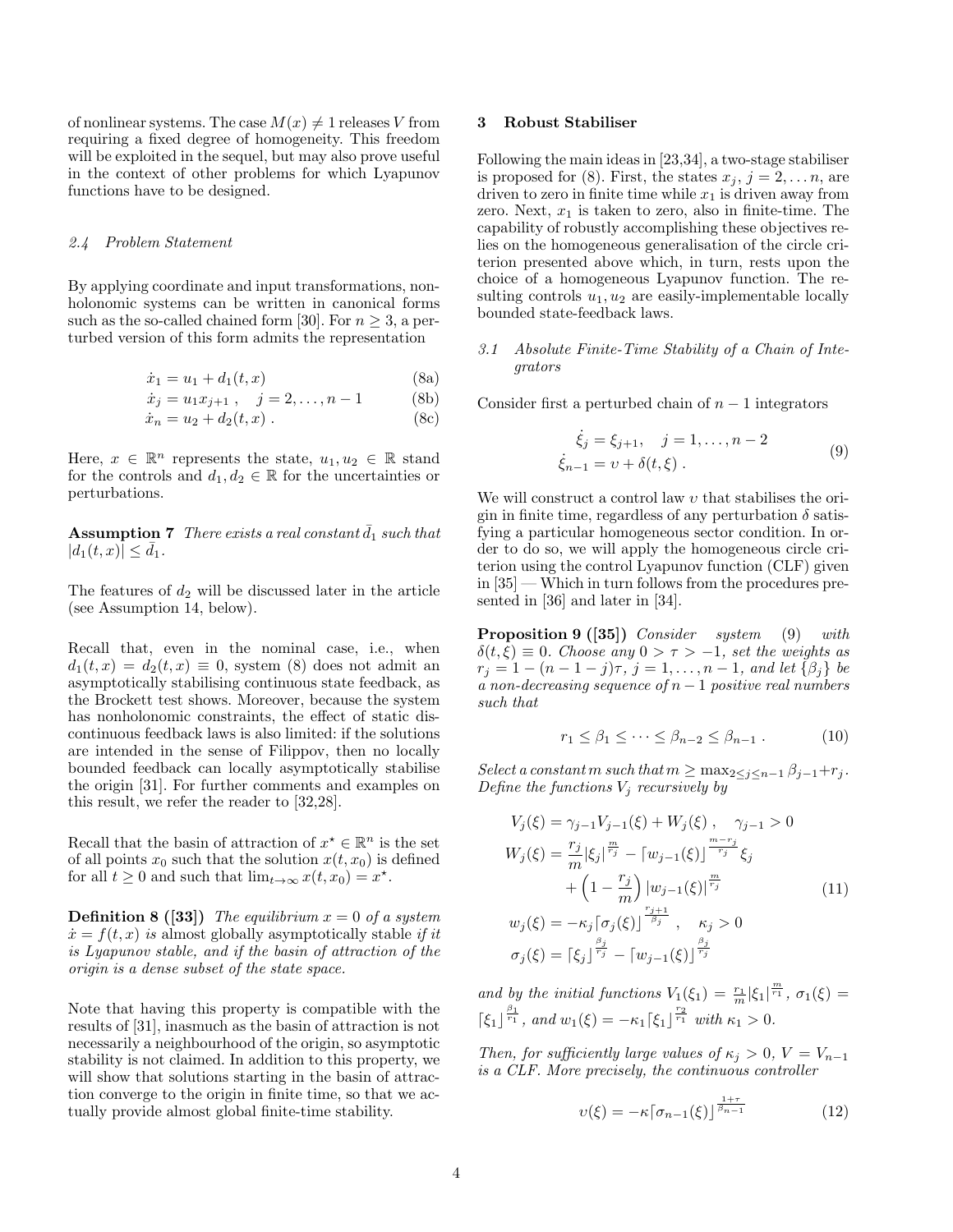with  $\kappa = \kappa_{n-1}$  implies that  $\dot{V}(\xi) = -Z(\xi)$  with Z a positive-definite homogeneous function of degree  $m + \tau$ .

Note that  $\sigma_j$ ,  $w_j$  and  $V_j$  are homogeneous of degrees  $\beta_i$ ,  $r_{i+1}$  and m, respectively. Proposition 9 proves the stability of the closed-loop nominal system, and hence the existence of a class K function  $\alpha_{\xi}$  such that

$$
\|\xi(t,\xi_0)\| \le \alpha_{\xi}(\|\xi_0\|) \quad t \ge 0. \tag{13}
$$

It also follows that

$$
\dot{V}(\xi) \le -\lambda V^{\frac{m+\tau}{m}}(\xi) \tag{14}
$$

with  $\lambda = \min_{\|x\|_{r,1}=1} Z(\xi)/V^{\frac{m+\tau}{m}}(\xi)$ . Hence, the nominal chain of integrators is finite-time stable with the convergence time  $T^*$  readily upper-bounded by

$$
T^*(\xi) \le T(\xi) = -\frac{m}{\lambda \cdot \tau} V^{-\frac{\tau}{m}}(\xi) . \tag{15}
$$

Analytically finding the set of gains  $\kappa_i$  in Proposition 9 is difficult, but a numerical approach can be found in [35]. Also, note that  $\lambda$  is proportional to  $\kappa_{n-1}$ .

**Example 10** Consider (9) with  $n = 3$  and  $\delta(t, \xi) \equiv 0$ . For  $\tau = -1/2$  we have  $r_1 = 3/2$  and  $r_2 = 1$ . A simple choice satisfying (10) is  $\beta_1 = \beta_2 = r_1$ , and a simple choice for (11) is  $\gamma_1 = 1$ . The smallest m is then  $5/2$ . We have  $V_1(\xi_1) = \frac{3}{5} |\xi_1|^{5/3}$ . The virtual control  $w_1(\xi_1) =$  $-\kappa_1\left[\xi_1\right]^{2/3}$  with gain  $\kappa_1 = 1$  ensures that  $V_1$  is a strict Lyapunov function for the subsystem  $\dot{\xi}_1 = w_1(\xi_1)$ . This leads to the function  $V_2(\xi) = \frac{6}{5} |\xi_1|^{\frac{5}{3}} + \xi_1 \xi_2 + \frac{2}{5} |\xi_2|^{\frac{5}{2}}$ , which is positive definite on  $\xi_1, \xi_2$ . It also leads to the control  $v(\xi) = -\kappa_2 \left[ \sigma_2(\xi) \right]^{\frac{1}{3}}$  with  $\sigma_2(\xi) = \xi_1 + \left[ \xi_2 \right]^{\frac{3}{2}}$ . The gain  $\kappa_2 = 2$  ensures that  $V = V_2$  is a strict Lyapunov function for (9). That is,  $\dot{V}_2(\xi) = -Z(x)$  with  $Z(\xi) =$  $\xi_2^2 - 2\xi_2(\xi_2 + \lceil \xi_1 \rceil^{\frac{2}{3}}) + 2|\xi_1 + \lceil \xi_2 \rceil^{\frac{3}{2}} \rceil^{\frac{4}{3}}$  positive definite. Numerically solving for  $\lambda$  gives  $\lambda = 0.94$ .

Proposition 11 The chain of integrators (9) in closedloop with (12), but with  $\kappa \geq \kappa_{n-1}$ , is absolutely stable with respect to the homogeneous sector  $[\kappa_{n-1} - \kappa, \infty)_{-\phi}$ with **1**<sub>τ</sub>

$$
\phi(\xi) = \lceil \sigma_{n-1}(\xi) \rceil^{\frac{1+\tau}{\beta_{n-1}}}.
$$
\n(16)

**PROOF.** Set  $\psi(t,\xi) = -v(\xi) - \delta(t,\xi)$  and  $k_1 =$  $\kappa_{n-1}$ . System (9) takes the form (6) with  $f(\xi)$  =  $(\xi_2 \xi_3 \cdots \xi_{n-2} 0)^\top, g(\xi) = (0 \ 0 \ \cdots \ 0 \ 1)^\top$  and the substitution  $n \mapsto n - 1$ .

Because the nominal system is stable with strict Lyapunov function  $V$ , condition  $(7a)$  holds for some positive definite  $r$ -homogeneous function  $L$ . Now, condition  $(7b)$  takes the form  $\nabla_{\xi_{n-1}} W_{n-1}(\xi) = M(\xi) \phi(\xi)$ . The lefthand side of this equality is

$$
\nabla_{\xi_{n-1}} W_{n-1}(\xi) = \left[ \xi_{n-1} \right]^{\frac{m-r_{n-1}}{r_{n-1}}} - \left[ w_{n-2}(\xi) \right]^{\frac{m-r_{n-1}}{r_{n-1}}},
$$

whereas  $\phi(\xi)$  on the right-hand side is

$$
\phi(\xi) = \left\lceil \left[ \xi_{n-1} \right]^{\frac{\beta_{n-1}}{r_{n-1}}} - \left[ w_{n-2} \right]^{\frac{\beta_{n-1}}{r_{n-1}}} \right]^{\frac{1+\tau}{\beta_{n-1}}}
$$

(observe that the degree of the homogeneous sector is  $1+\tau$ ).

Note that  $\nabla_{\xi_{n-1}} W_{n-1}(\xi)$  and  $\phi(\xi)$  are of the same sign for all  $\xi \neq 0$ . As a consequence, there exists a positive semidefinite r-homogeneous function M defined on  $\mathbb{R}^{n-1} \setminus \{0\}$  that satisfies (7b). Since the conditions of Proposition 6 are satisfied, the control  $v$  globally asymptotically stabilises (9) whenever  $-v-\delta \in [\kappa_{n-1}, \infty)_\phi$  or, equivalently, whenever  $\delta \in [\kappa_{n-1} - \kappa, \infty)_{-\phi}$ .  $\Box$ 

Remark 12 The proof of Proposition 11 has an alternative interpretation. For  $\kappa$  not necessarily equal to  $\kappa_{n-1}$ we have, again by linearity of the derivative,

$$
\dot{V}(\xi) \le -\lambda V^{\frac{m+\tau}{m}}(\xi) + \nabla_{\xi_{n-1}} V(\xi) \cdot [\delta(t,\xi) + (\kappa_{n-1} - \kappa)\phi(\xi)] .
$$

The conditions (7b) and  $\delta \in [\kappa_{n-1} - \kappa, \infty)_{-\phi}$  imply that

$$
\nabla_{\xi_{n-1}} V(\xi) \cdot [\delta(t,\xi) + (\kappa_{n-1} - \kappa) \phi(\xi)] \leq 0.
$$

Thus, inequalities  $(14)$ ,  $(13)$ , and  $(15)$  are still valid in the perturbed case. As a consequence, system (9) is absolutely finite-time stable.

## 3.2 State-Space Decomposition

Consider again (8) together with the half spaces  $X_1^+$  =  ${x \in \mathbb{R}^n \mid x_1 \ge 0}, X_1^- = {x \in \mathbb{R}^n \mid x_1 \le 0}, \text{ and their}$ intersection  $N = X_1^+ \cap X_1^-$ . We will define a feedback control on  $\mathbb{R}^n \setminus N$ . First, partition the state as

$$
x^{\top} = \left(x_1 \ \tilde{x}^{\top}\right), \quad \tilde{x}^{\top} = \left(x_2 \ x_3 \ \ldots \ x_n\right)
$$

and focus on (8a). The feedback

$$
u_1^a(x_1) = -a \operatorname{sign}(x_1) \tag{17}
$$

with  $a > d_1$  steers  $x_1$  to zero in finite time (the roman superscript  $a'$  will be used while rendering N attractive). Note that the convergence time is greater than or equal to  $|x_1(0)|/(a + \bar{d}_1)$ . Also, note that both  $X_1^+$  and  $X_1^-$  are invariant with respect to (17).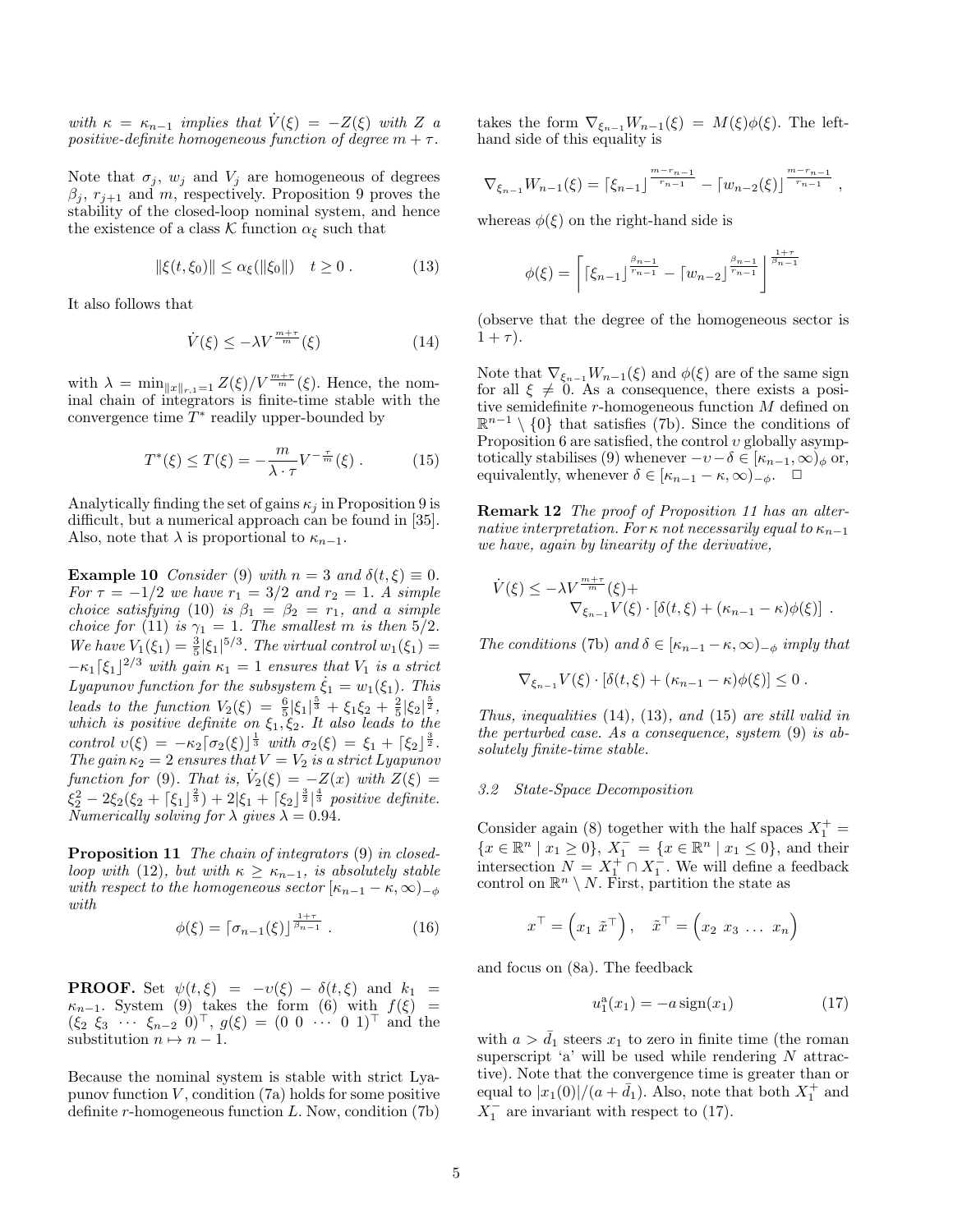We will now focus on (8b)-(8c). Define the matrix

$$
\Theta_+ = \text{diag} ((-a)^{2-n}, (-a)^{3-n}, \dots, -a^{-1}, 1)
$$
.

In  $\mathring{X}_1^+$ , the transformations  $\xi = \Theta_+ \tilde{x}$ ,

$$
v(\xi) = u_2(x_1, \Theta_+^{-1}\xi) , \qquad (18)
$$

and  $\delta(t,\xi) = d_2(t;x_1,\Theta_+^{-1}\xi)$  take (8b)-(8c) to the form (9) with the control (12). The particular form of  $u_2$  is specified in (30b), below, while the perturbation  $d_2$  is assumed to satisfy the sector condition given in Assumption 14, also below.

Likewise, define the matrix

$$
\Theta_{-} = \text{diag}\left(a^{2-n}, a^{3-n}, \dots, a^{-1}, 1\right) \ .
$$

In  $\mathring{X}_1^-$ , the transformations  $\xi = \Theta_-\tilde{x}$ ,

$$
v(\xi) = u_2(x_1, \Theta^{-1} \xi) , \qquad (19)
$$

and  $\delta(t,\xi) = d_2(t;x_1,\Theta^{-1}_\xi\xi)$  take the dynamics (8b)-(8c) again to (9) with the control (12).

The control (12) and the input transformations (18) and (19) suggest the feedback

$$
u_2^{\mathbf{a}}(x) = -\kappa \cdot (\phi \circ h^{\mathbf{a}}(x)) \tag{20}
$$

with  $h^{\mathbf{a}} : \mathbb{R}^n \setminus N \to \mathbb{R}^{n-1}$  defined by

$$
h^{a}(x) = \begin{cases} \Theta_{+}\tilde{x} & \text{if } x_{1} > 0 \\ \Theta_{-}\tilde{x} & \text{if } x_{1} < 0 \end{cases} \tag{21}
$$

In x-coordinates, the condition  $\delta \in [\kappa_{n-1} - \kappa, \infty)_{-\phi}$ becomes the following restriction on  $d_2$ :

$$
\max K \left[ d_2 \cdot (\phi \circ h^a) - (\kappa - \kappa_{n-1})(\phi \circ h^a)^2 \right] (t, x) \le 0.
$$
\n<sup>(22)</sup>

Let  $T_S^* : \mathbb{R}^n \backslash N \to \mathbb{R}$  be the settling time for  $\tilde{x}$ . According to (15), it is bounded by  $T_S^*(x) \le T_S(x) = T(h^a(x))$ . As a result of the previous discussion, the feedback

$$
u(x)=(u_1^{\rm a}(x),u_2^{\rm a}(x))
$$

drives  $\tilde{x}(t, x_0)$  to zero in a time less or equal than  $T_S(x_0)$ if the following condition is satisfied:

$$
x(t, x_0) \notin N \quad \text{for all} \quad 0 \le t \le T_S(x_0). \tag{23}
$$

Mark that condition (23) is required because, once the trajectory touches  $N$ , the dynamics of  $\tilde{x}$  are no longer



Fig. 1. Hyperplane  $N = X_1^+ \cap X_1^-$  (solid orange) and boundary of the forward invariant and finite-time attractive set S (blue wireframe). A trajectory is also depicted (solid black arrow). The initial state lies outside of  $S$ , so the controller drives  $x$  away from  $N$  until it reaches  $S$ . The controller then keeps  $x$  in  $S$  and steers it towards the origin in finite time.

equivalent to those of  $\xi$  and the subsequent analysis is invalid. We can now introduce the key object of the paper: a set  $S$  of initial conditions for which  $(23)$  holds. That is,

$$
S = \{x \in \mathbb{R}^n \mid \Omega(x) \le 0\}
$$
 (24)

$$
\Omega(x) = (a + \bar{d}_1)T_S(x) - |x_1|.
$$
 (25)

In other words, S is the set of all  $x_0 \notin N$  for which the settling time of  $\tilde{x}_0$  is guaranteed to be less than or equal to the settling time of  $x_1(0)$ , that is,  $T_S(x_0) \leq$  $|x_1(0)|/(a + \bar{d}_1)$ . Figure 1 depicts N and S for  $a = 2$ ,  $\lambda = 1$ , and the parameters of Example 10.

In the following section, we will define a control law outside of  $S$ , steering trajectories towards  $S$  in finite time. The resulting closed-loop will thus have a switching surface at the boundary of  $S$ . We will show that  $S$  is attractive and forward invariant with respect to the closedloop dynamics. This will enable us to conclude that any solution starting at  $x_0 \notin N$  converges to the origin in finite time.

# 3.3 Finite-Time Attractivity of S

with

Let us consider system (8) with  $x_0 \notin (S \cup N)$ . Then, the control

$$
u_1^{\mathrm{r}}(x_1) = a \operatorname{sign}(x_1) \tag{26}
$$

steers  $x_1$  away from the origin  $x_1 = 0$  (the roman superscript 'r' will be used while rendering  $N$  repulsive). The control establishes the bound  $|x_1(t)| \geq |x_1(0)| + (a-d_1)t$ , and also renders  $\mathring{X}_1^+$  and  $\mathring{X}_1^-$  invariant.

Arguing as before we see that, for  $u_1 = u_1^{\rm r}$ , the transformation  $\xi = \Theta_-\tilde{x}$  takes (8b)-(8c) to (9) in  $\mathring{X}_1^+$ . In  $\mathring{X}_1^-$ , it is  $\xi = \Theta_+ \tilde{x}$  that takes (8b)-(8c) to (9). This suggest the feedback

$$
u_2^{\mathbf{r}}(x) = -\kappa \cdot (\phi \circ h^{\mathbf{r}}(x))
$$
  
with  $h^{\mathbf{r}} : \mathbb{R}^n \setminus N \to \mathbb{R}^{n-1}$  defined by (27)

$$
h^{r}(x) = \begin{cases} \Theta_{-} \tilde{x} & \text{if } x_{1} > 0 \\ \Theta_{+} \tilde{x} & \text{if } x_{1} < 0 \end{cases} \tag{28}
$$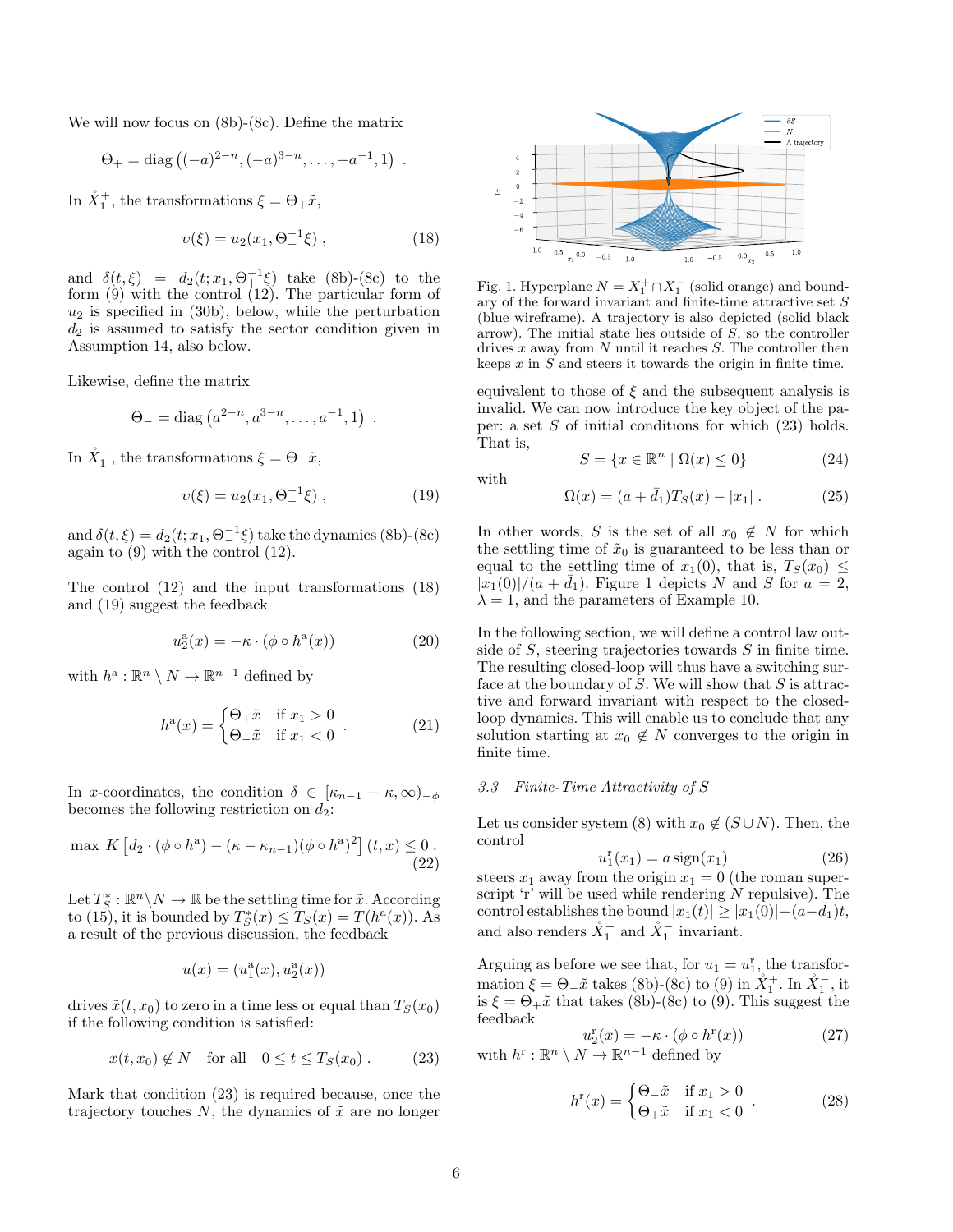The sector condition on  $\delta$  translates into the following condition on  $d_2$ :

$$
\max K \left[ d_2 \cdot (\phi \circ h^{\mathfrak{r}}) - (\kappa - \kappa_{n-1})(\phi \circ h^{\mathfrak{r}})^2 \right] (t, x) \le 0.
$$
\n(29)

We can now establish the attractiveness of S.

Lemma 13 Consider system (8) with controls (26) and (27), and with perturbations satisfying Assumption 7 and condition (29). For any  $x_0 \notin (S \cup N)$ , the solutions  $x(t, x_0)$  converge to S in finite time.

PROOF. The controls (26) and (27) ensure that, for any  $\xi_0 = h^r(x_0)$ , the solution  $\xi(t, \xi_0)$  is bounded for all  $t \geq 0$ . Hence,  $\tilde{x}(t, x_0)$  remains bounded and, by continuity on  $\mathbb{R}^n \setminus N$ ,  $T_S(x(t, x_0))$  is also bounded for all  $t \geq 0$ . On the other hand,  $|x_1(t, x_0)|$  is strictly increasing. Thus, the equality  $(a + d_1)T_S(x(t, x_0)) = |x_1(t, x_0)|$ must hold for some finite  $t = t^* > 0$ .  $\Box$ 

# 3.4 Forward Invariance of  $\check{S}$

So far, we have shown that, for any  $x_0 \notin (S \cup N)$ ,  $u =$  $(u_1^r, u_2^r)$  brings the state x to S. We have also shown that, for any trajectory starting in  $\mathring{S}, u = (u_1^a, u_2^a)$  brings the state to the origin. This finally suggests the controls

$$
u_1(x) = a \operatorname{sign}(\Omega(x) \cdot x_1) \tag{30a}
$$

$$
u_2(x) = -\kappa \left[ \sigma_{n-1}(h(x)) \right]^{\frac{1+\tau}{\beta_{n-1}}},
$$
 (30b)

where  $h : \mathbb{R}^n \setminus (N \cup \partial S) \to \mathbb{R}^{n-1}$  is defined by

$$
h(x) = \begin{cases} h^{a}(x) & \text{if } x \in \mathring{S} \\ h^{r}(x) & \text{if } x \notin S \end{cases}
$$

with  $h^a$  and  $h^r$  given by (21) and (28), respectively.

The following sector condition on the perturbation  $d_2(t, x)$  synthesizes (22) and (29).

**Assumption 14** The perturbation  $d_2$  in (8c) satisfies

$$
\max K \left[ d_2 \cdot (\phi \circ h) - (\kappa - \kappa_{n-1})(\phi \circ h)^2 \right] (t, x) \leq 0.
$$

In general, the operator K renders Assumption 14 difficult to verify. A simpler sufficient condition is  $|d_2(t, x)| \leq$  $(\kappa - \kappa_{n-1})\overline{\phi}(\tilde{x})$  with  $\overline{\phi}(\tilde{x}) = \min\{|\phi(\Theta_+\tilde{x})|, |\phi(\Theta_-\tilde{x})|\}.$ Figure 2 depicts  $\bar{\phi}$  with  $\phi(\xi) = \lceil \xi_1 + \lceil \xi_2 \rceil^{\frac{3}{2}} \rceil^{\frac{1}{3}}, a = 2$  and  $\kappa - \kappa_{n-1} = 1$ . For comparison purposes, consider also the restriction  $|d_2(t, x)| \leq \overline{\psi}(\tilde{x})$ , resulting from a classical linear sector. Let us take, e.g.,  $\psi(\tilde{x}) = |\psi(\Theta - \tilde{x})|$  with  $\psi(\xi) = \xi_1 + \xi_2$ , and let us include it in the figure.



Fig. 2. Linear and nonlinear sector boundaries arising from  $\psi$  and  $\phi$ , respectively.

Note that, if  $|d_2|$  is known to be bounded by an rhomogeneous function of  $\tilde{x}$ , and of degree  $0 < l_2$ , then it is possible to rescale the controls and set the degree of the controlled vector-field to  $l_2 - 1$  (see Remark 21).

Lemma 15 Consider system (8) with controls (30) and perturbations satisfying Assumptions 7 and 14. The set  $\check{S}$  is forward invariant.

**PROOF.** Since  $u_2(x) = u_2^{\mathbf{a}}(x)$  for  $x \in \mathring{S}$ , the transformation  $\xi = h^a(x)$  results in the dynamical system (9), (12). According to Remark 12,  $\dot{T}(\xi) = \frac{1}{\lambda} V^{-\frac{m+\tau}{m}}(\xi) \dot{V}(\xi) < -1$ . By  $T_S(x) = T(h^a(x)),$ we have  $\hat{T}_S(x) < -1$ . Finally, from  $\frac{d}{dt}|x_1| \ge -a - \bar{d}_1$ , we can see that  $\dot{\Omega}(x) < 0$  in  $\dot{S}$ , as desired.  $\Box$ 

Theorem 16 Consider system (8) with controls (30) and perturbations satisfying Assumptions 7 and 14. The origin is almost globally finite-time attractive with basin of attraction  $\mathbb{R}^n \setminus (N \cup \partial S)$ .

PROOF. Almost global finite-time attractiveness of the origin is a direct consequence of the finite-time attractiveness of S, the forward invariance of its interior and the finite-time convergence of the trajectories starting in  $S$ .  $\Box$ 

Figure 1 also shows a trajectory of (8) with controls (30),  $a = 2$ ,  $\lambda = 1$ , and the parameters of Example 10.

# 3.5 Stability

We have so far avoided trajectories starting on the discontinuity surfaces  $N$  and  $\partial S$ . Since all trajectories with initial conditions  $x_0 \notin N \cup \partial S$  are unique, we have also eluded the discussion about multiplicity of solutions. However, establishing stability requires us to analyse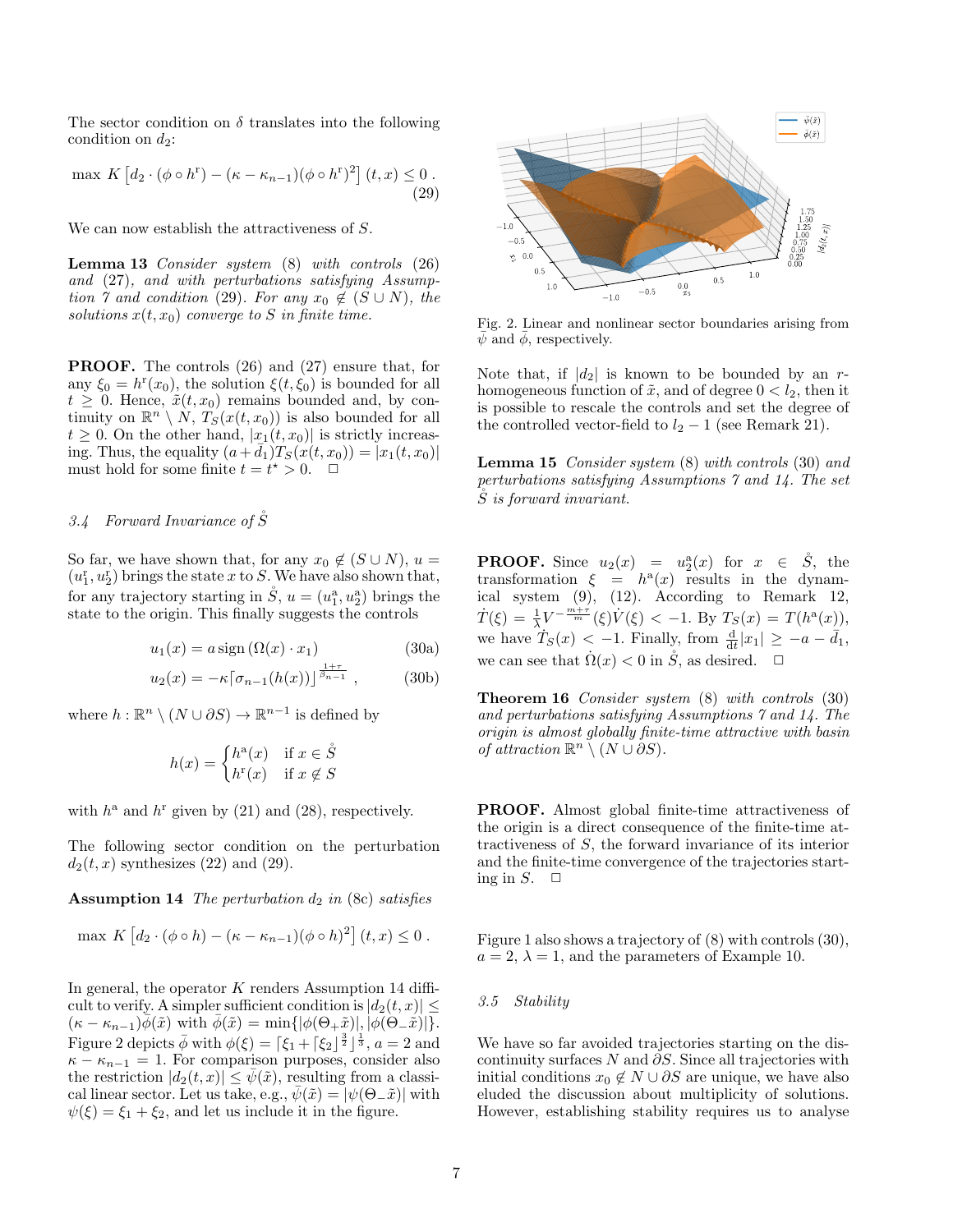such trajectories and to address the fact that solutions on  $N \cup \partial S$  are non-unique<sup>2</sup>.

Our first step is to refine Definitions 1 and 8 to handle non-uniqueness. Consider again the general differential inclusion (2) and denote by  $\Phi_0(x_0)$  the set of all solutions starting at  $x_0$ .

**Definition 17** Let the origin be an equilibrium of  $(1)$ , *i.e.*, let  $0 \in K[f](t,0)$ . We say that it is almost globally finite-time weakly stable if it satisfies the following properties:

- i) Weak Lyapunov stability: there exists a function  $\alpha \in$ K such that  $||x(t, x_0)|| \leq \alpha(||x_0||)$  for some solutions  $x(t, x_0) \in \Phi(x_0)$ .
- ii) Almost global finite-time attractivity: there exists a subset  $X_0$ , dense in  $\mathbb{R}^n$ , and a locally bounded function  $T: X_0 \to \mathbb{R}_+$  such that  $x(t, x_0) = 0$  for all  $t \geq T(x_0)$  and all solutions  $x(t, x_0) \in \Phi(x_0)$ ,  $x_0 \in X_0$ .

**Lemma 18** The origin is an equilibrium of  $(8)$ ,  $(30)$ .

**PROOF.** We will apply the operator  $K$  to  $(8)$ ,  $(30)$ and evaluate at  $x = 0$ . Regarding (8a), (8b) we have, by Assumption 7,  $0 \in K[u_1 + d_1](t, 0)$  and  $0 \in K[u_1 \cdot$  $0](t,0)$ . About (8c), by the continuity of  $u_2$  at zero,  $K[u_2 + d_2](t,0) = K[d_2](t,0)$ . It then remains to show that  $0 \in K[d_2](t, 0)$ . We proceed by contradiction. Suppose that  $0 \notin K[d_2](t, 0)$ . Either  $\liminf_{x\to 0} d_2(t, x) > 0$ or  $\limsup_{x\to 0} d_2(t,x) < 0$  for some t. Consider the former case. For every  $\varepsilon > 0$  sufficiently small, there exists  $L = L(\varepsilon) > 0$  such that  $d_2(t, x) \geq L$  for  $x \in B(0, \varepsilon)$ . By the continuity of  $\phi \circ h$  at zero, we can always find  $x \in B(0,\varepsilon)$  such that  $\phi(h(x)) > 0$  is small enough to violate Assumption 14. The latter case can be rejected similarly.  $\square$ 

Lemma 19 Consider system (8) with controls (30) and perturbations satisfying Assumptions 7 and 14. There exists a class  $\mathcal K$  function  $\alpha$  such that

$$
||x(t, x_0)|| = \alpha(||x_0||), \quad x_0 \notin N \cup \partial S, \qquad (31)
$$

for all  $t \geq 0$ .

**PROOF.** Inequality (13) and the fact that  $|x_1(t, x_0)|$ is non-increasing on S imply that  $||x(t, x_0)|| \leq \alpha_S(||x_0||)$ for  $x_0 \in \mathring{S}$ , for some  $\alpha_S \in \mathcal{K}$ , and all  $t \geq 0$ .

Inequality (13) also implies that

$$
\|\tilde{x}(t,x_0)\| \le \tilde{\eta}(\|x_0\|) , \quad x_0 \notin (S \cup N) , \quad (32)
$$

for some  $\tilde{\eta} \in \mathcal{K}$  and all  $t \in [0, t^*]$ . For the same time interval and initial condition, we have the estimate  $|x_1(t, x_0)| \leq (a + \overline{d}_1)T_S(x(t, x_0))$ . By the homogeneity of  $T$  and the piecewise linearity of  $h$  we have  $|x_1(t, x_0)| \le \rho(\|\tilde{x}(t, x_0)\|)$  for some  $\rho \in \mathcal{K}$  (cf. (3)). This and the bound (32) give

$$
|x_1(t, x_0)| \le \eta_1(||x_0||) \tag{33}
$$

with  $\eta_1 \in \mathcal{K}$ . From (32) and (33) we conclude that  $||x(t, x_0)|| \leq \eta(||x_0||)$  for  $x_0 \notin (S \cup N)$ , where  $\eta(s) =$  $\eta_1(s) + \tilde{\eta}(s).$ 

The positive invariance and finite-time attractiveness of S imply (31) with  $\alpha = \alpha_s \circ \eta$ .  $\Box$ 

We now turn our attention to trajectories starting on *N*. Since  $N \cap S = \{0\}$ , we have  $u_1(x) = u_1^{\text{r}}(x)$  for  $x \in$  $N \setminus \{0\}$ , so we are interested in the initial-value problem

$$
\dot{x}_1 = u_1^{\rm r}(x_1) + d_1(t, x) , \quad x_0 \in N \setminus \{0\} . \tag{34}
$$

Assumption 7 and the condition  $a > \bar{d}_1$  imply that  $0 \in$  $K[u_1^{\rm r}+d_1](t,0)$  for  $x\in N$ , so the equilibrium  $x_1(t,x_0)\equiv$ 0 is a solution of (34), in which case  $x(t, x_0)$  remains on N. Note, however, that the equilibrium is unstable, and that uniqueness of solutions does not hold. In other words, another trajectory starting on  $N \setminus \{0\}$  may leave N at any time. By Lemma 19, a trajectory that leaves N at  $t = 0$  satisfies  $||x(t, x_0)|| = \alpha(||x_0||)$ ,  $x_0 \in \mathbb{R}^n$ . A similar argument holds for  $\partial S$ . The forward invariance of S<sup>*i*</sup> implies that  $\partial S$  is repelling on one side, the one facing  $\check{S}$ . By the attractiveness of  $S$ , we know there is a subset  $B \subset \partial S$  which is attractive on the other side, the one facing  $\mathbb{R}^n \setminus S$ . Thus, solutions necessarily pass from one side of  $B$  to the other and no sliding motions occur. There may be sliding motions on  $\overline{B} = \partial S \setminus B$ but, since the switching surface is repulsive, solutions starting there may leave at any time. This establishes the following.

Theorem 20 Consider system (8) with controls (30) and perturbations satisfying Assumptions 7 and 14. The origin is almost globally finite-time weakly stable.

Mark that weak stability is sufficient in most practical scenarios, since the set  $(N \cup B) \setminus \{0\}$  is unstable and trajectories will not stay there in a physical application [25, p. 52].

The nominal system (8) with controls (30) is homogeneous of degree  $\tau$  with the weights  $\bar{r} = (-\tau r_1 \cdots r_{n-1}),$ where the degree can be freely chosen, as long as it satisfies  $-1 < \tau < 0$ . The linearity of the nominal system with respect to  $(u_1, u_2)$  can be used to overcome the restriction and to set any desired degree.

<sup>2</sup> It is worth mentioning that the stability analysis in [23] is incomplete, as it disregards what happens outside S.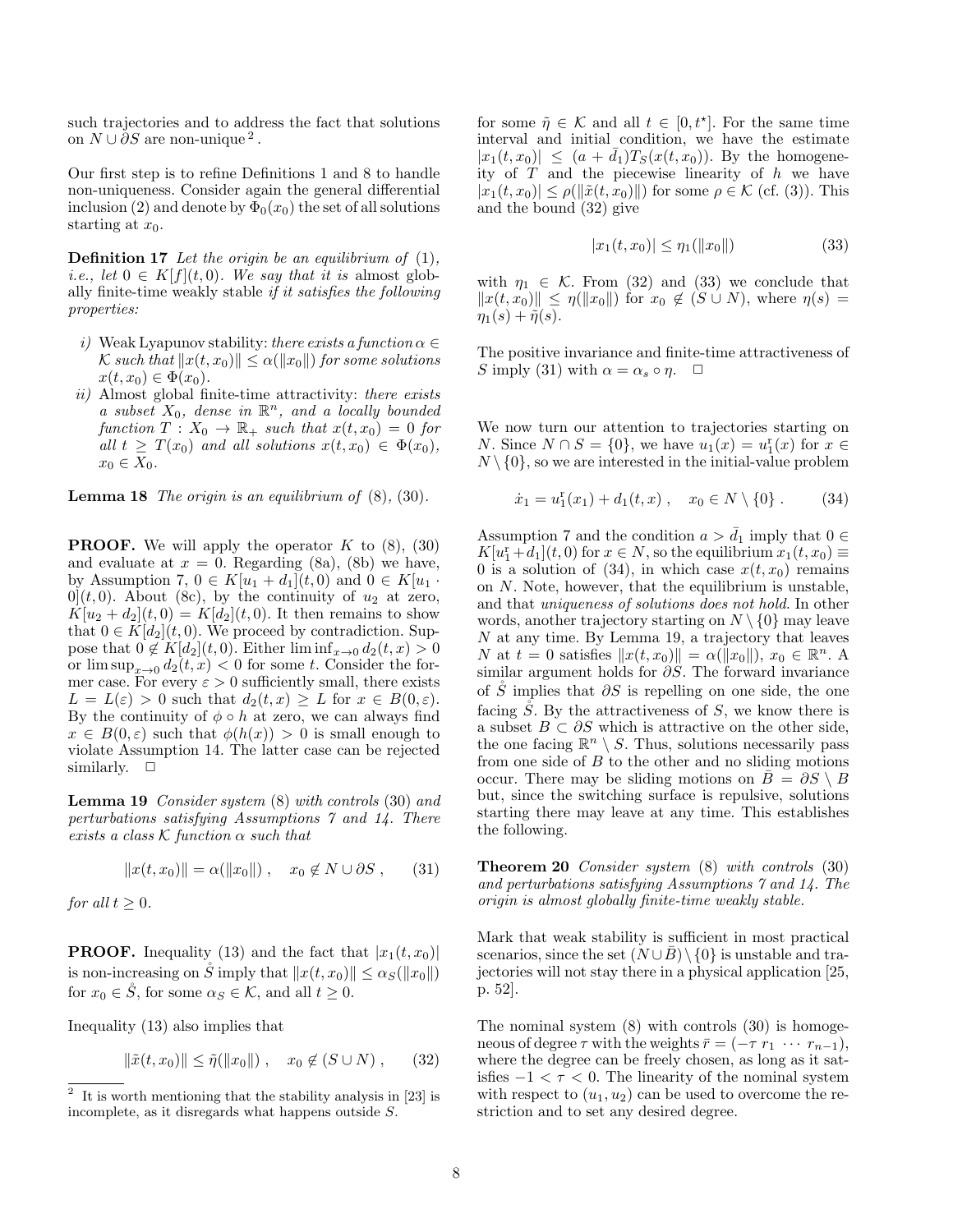

Fig. 3. Kinematic model of a car. The car configuration is parameterised by the Cartesian coordinates of the centre of the rear axle, the angle of the main body with respect to the horizontal, and the steering angle with respect to the main body. The control inputs are the linear velocity and the steering angular velocity.

**Remark 21** ([23]) For any  $p \in \mathbb{N}$ , the substitutions  $u_1(x) \mapsto u_1(x) \cdot ||x||_{\overline{r},p}^{\rho-\tau}$  and  $u_2(x) \mapsto u_2(x) \cdot ||x||_{\overline{r},p}^{\rho-\tau}$  render the closed-loop system  $\bar{r}$ -homogeneous of degree  $\rho$ .

The new homogeneity degree,  $\rho$ , can in turn be used to modulate the convergence type (finite-time or exponential) [23], the sensitivity to noise [37], or to set the degree of the homogeneous sector for which the perturbations do not destabilise the system.

# 3.6 Case study: The Kinematic Car Model Revisited

We briefly recall one of the kinematic models described in [1]. Consider a car whose rear wheels are aligned with the main body and whose front wheels are allowed to rotate about the vertical axis. The distance between the front and rear axles is denoted by  $l$  (Figure 3). The car configuration is parameterised by the Cartesian coordinates of the centre of the rear axle  $(x_1 \text{ and } x_2)$ , the angle of the main body with respect to the horizontal  $(\theta)$ , and the steering angle with respect to the main body  $(\phi)$ . The control inputs are the speed of the car in the direction given by  $\theta(v_l)$  and the steering velocity  $(\omega)$ .

The kinematic model is compatible with two nonholonomic constraints: the rear and front wheels cannot move in a direction parallel to their respective axes of rotation (the wheels do not skid). The change of coordinates  $x_3 = \tan \theta$  and  $x_4 = \frac{1}{l} \sec^3 \theta \tan \phi$ , together with the input transformations  $v_l \cos \theta = u_1$  and  $\omega =$  $-\frac{3}{l}\sin^2\phi\sec\theta\tan\theta u_1+l\cos^3\theta\cos^2\phi u_2$  bring the model to the form (9) with  $n = 4$ .

For  $\tau = -1/2$  we have  $r_1 = 2$ ,  $r_2 = 1.5$  and  $r_3 = 1$ . We choose  $a = 2, \beta_1 = \beta_2 = \beta_3 = r_1, \gamma_1 = \gamma_2 =$ 1, and  $m = 7/2$ . The gains  $\kappa_1 = 1$  and  $\kappa_2 = 2$  yield  $\sigma_3(\xi) = 4\xi_1 + 4[\xi_2]^{\frac{4}{3}} + [\xi_3]^2$ . The controls (30) with  $\kappa = \kappa_3 = 45$  render the nominal system almost globally finite-time stable. Figure 4 shows a simulation of the nominal response. The response is referred back to the original coordinates with  $l = 1.5$  m (solid black).

According to Theorem 20, almost global finite-time stability is maintained in the presence of uncertainties  $d_1$ and  $d_2$  satisfying Assumptions 7 and 14. Assumption 7 is satisfied, e.g., by  $d_1(t, x) = x_2/(x_2^2 + 1) + \sin(4t)/2$ with  $\bar{d}_1 = 3/2 < a$ . Let us compute  $\sigma_3(h(x)) = x_2 +$ with  $a_1 = 3/2 < a$ . Let us compute  $a_3(n(x)) = x_2 +$ <br> $\sqrt[3]{4}$  sign $(\Omega(x) \cdot x_1)[x_3]^{\frac{4}{3}} + [x_4]^2$ . Assumption 14 is satisfied, e.g., by  $d_2(t,x) = -(x_2 + \frac{1}{\sqrt[3]{2}}u_1(x)\sqrt{x_3} + \sqrt{x_4}/2)^3$ .  $(1+\cos(t))$ . Figure 4 shows a simulation of the perturbed closed-loop system (dashed blue). In spite of the uncertainty, the state converges to the origin in finite-time.

When the car is subject to lateral forces, some of the wheels may loose traction, violate the constraints, and move parallel to their axes of rotation. The situation in which the front wheels loose traction is referred to as understeer, and it is more common in vehicles with frontwheel drive. Let  $v_f$  be the speed of the front wheels in the direction of  $\theta + \phi - \frac{\pi}{2}$ . When the constraints are in place, we have  $v_f = 0$ , but when the lateral forces are large enough, we have  $v_f \neq 0$  and the model takes the perturbed chained form

$$
\dot{x}_1 = u_1 \n\dot{x}_2 = x_3 u_1 \n\dot{x}_3 = x_4 u_1 + \Delta f_3(x) v_f \n\dot{x}_4 = u_2 + \Delta f_4 v_f
$$

with

$$
\Delta f_3(x) = -\sqrt{\frac{(1+x_3^2)^3 + l^2 x_4^2}{l^2 (1+x_3^2)}}
$$

and

$$
\Delta f_4(x) = \frac{3x_3x_4}{1+x_3^2} \Delta f_3(x) .
$$

The presence of the non-vanishing perturbation  $\Delta f_3$  destroys all hope for asymptotic stability. However, note that

$$
\Delta f_3(\delta_{\varepsilon}^{\bar{r}}(x)) - \frac{1}{l} = O(\varepsilon^{\tau + \bar{r}_3}),
$$
  

$$
\Delta f_4(\delta_{\varepsilon}^{\bar{r}}(x)) = o(\varepsilon^{\tau + \bar{r}_4}),
$$

uniformly with respect to  $x$  on the homogeneous sphere  $\mathbb{S}_{\bar{r},p}$ . It follows from Corollary 3, item iii), that, for  $v_f$ small enough,  $x(t, x_0)$  is ultimately bounded. A path for  $v_f = 0.05$  m/s is shown in Figure 4 (dash-dotted orange). Indeed, the car does not reach the origin, but  $x(t, x_0)$  is ultimately bounded.

Suppose now that  $v_f$  is proportional to the centripetal acceleration,

$$
v_f = v_f(x) = \alpha_f \frac{x_4}{\sqrt{1 + x_3^2}} u_1(x)
$$
,  $\alpha_f > 0$ .

Note that  $v_f(\delta_{\varepsilon}^{\bar{r}}(x)) = O(\varepsilon^{\tau + \bar{r}_3})$ . By Corollary 3, item ii), the closed-loop system is asymptotically stable for  $\alpha_f$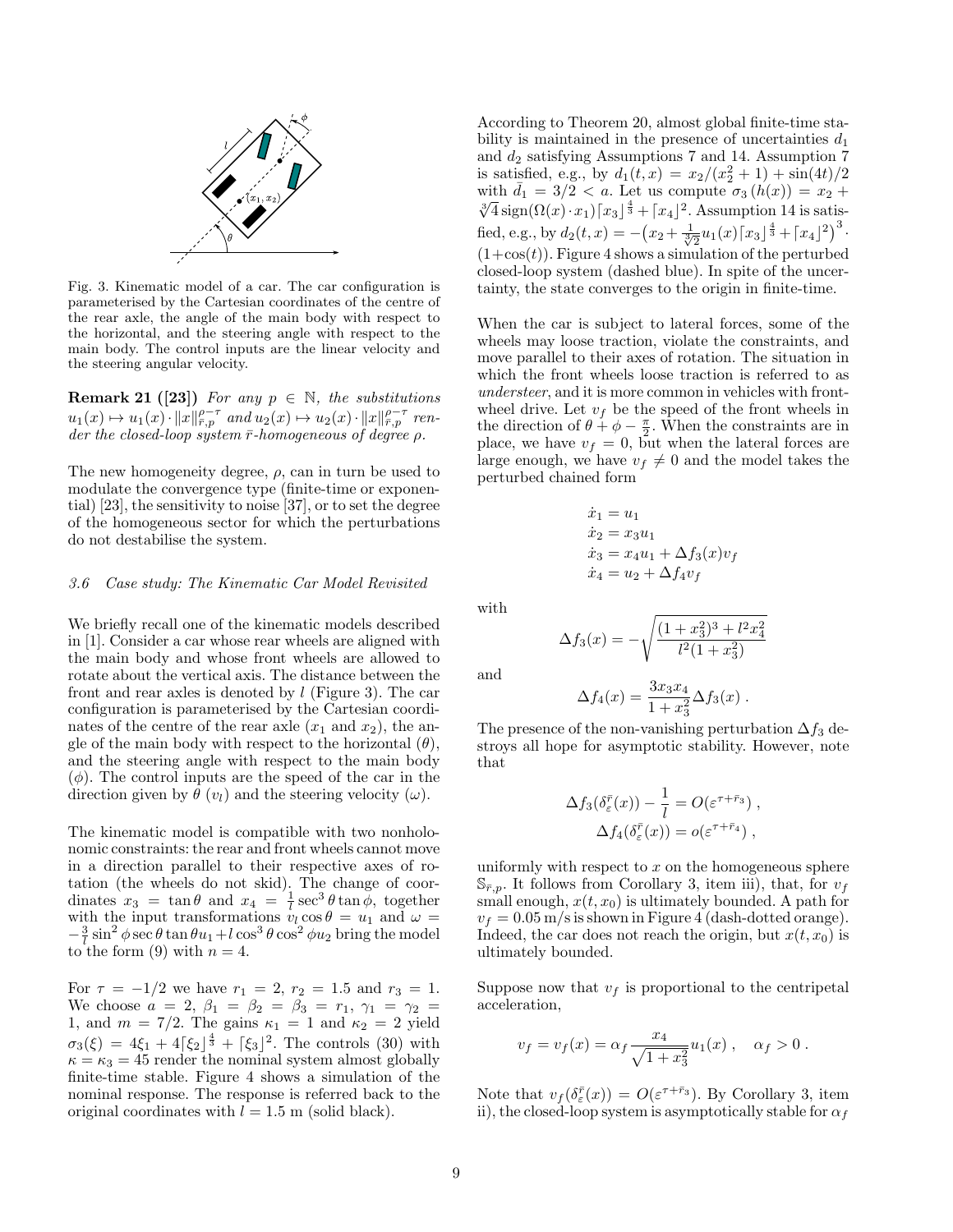

Fig. 4. Response of the closed-loop kinematic car. The lines trace the path described by  $x_1$  and  $x_2$ . The nominal response is shown in solid black. At some points of the path, there are arrows that point in the direction of the front wheels  $(\theta + \phi)$ . The arrow heads are coloured green and red when  $v_l$  is positive and negative, respectively. The responses to different perturbation scenarios are also included. In all scenarios, the origin  $(x_1, x_2) = 0$  is marked by  $\star$ .



Fig. 5. Control actions for the different perturbation scenarios of the kinematic car.

small enough. Figure 4 shows a simulation for  $\alpha_f = 0.2$ (dotted green). The trajectory converges to the origin.

The control actions for all scenarios are shown in Figure 5.

#### 4 Conclusions

We considered an absolute stability problem for the *n*thorder nonholonomic system in chained form. The system linearisation is non-stabilisable, so the usual circle criterion cannot be applied. However, the criterion for general homogeneous systems is applicable, so it is possible to determine a class of perturbations and model uncertainties which do not destroy stability.

The distinctive benefit of the usual circle criterion is the ability to analyse and design nonlinear systems using linear tools. The new criterion effectively generalises this ability, to the degree that we can analyse and design non-homogeneous systems using homogeneous tools.

The homogeneous setting proves to be sufficiently general to overcome limitations imposed by linearisation (such as the lack of controllability) and nonholonmy (such as the lack of stabilisability by continuous feedback). Yet, the homogeneous framework is sufficiently concrete to furnish explicit control laws and Lyapunov functions. Finally, finite-time stability can be achieved simply by choosing a negative degree of homogeneity.

## References

- [1] R. M. Murray and S. S. Sastry, "Nonholonomic motion planning: Steering using sinusoids," IEEE Transactions on Automatic Control, vol. 38, no. 5, pp. 700–716, 1993.
- [2] R. W. Brockett, "Asymptotic stability and feedback stabilization," Differential geometric control theory, vol. 27, no. 1, pp. 181–191, 1983.
- [3] I. Kolmanovsky and N. H. McClamroch, "Developments in nonholonomic control problems," IEEE Control systems magazine, vol. 15, no. 6, pp. 20–36, 1995.
- [4] P. Morin and C. Samson, "Trajectory tracking for nonholonomic vehicles: overview and case study," in Robot Motion and Control, 2004. RoMoCo'04. Proceedings of the Fourth International Workshop on. IEEE, 2004, pp. 139– 153.
- [5] J.-M. Coron, "Global asymptotic stabilization controllable systems without drift," Mathematics of Control, Signals and Systems, vol. 5, no. 3, pp. 295–312, 1992.
- [6] P. Morin, J.-B. Pomet, and C. Samson, "Design of homogeneous time-varying stabilizing control laws for driftless controllable systems via oscillatory approximation of Lie brackets in closed loop," SIAM Journal on Control and Optimization, vol. 38, no. 1, pp. 22–49, 1999.
- [7] P. Morin and C. Samson, "Control of nonlinear chained systems: From the Routh-Hurwitz stability criterion to time-varying exponential stabilizers," IEEE Transactions on Automatic Control, vol. 45, no. 1, pp. 141–146, 2000.
- [8] C. Samson, "Velocity and torque feedback control of a nonholonomic cart," in Advanced robot control. Springer, 1991, pp. 125–151.
- [9] J.-B. Pomet, "Explicit design of time-varying stabilizing control laws for a class of controllable systems without drift," Systems & control letters, vol. 18, no. 2, pp. 147–158, 1992.
- [10] A. Astolfi, "Discontinuous control of the Brockett integrator," European Journal of Control, vol. 4, no. 1, pp. 49–63, 1998.
- [11] N. Marchand and M. Alamir, "Discontinuous exponential stabilization of chained form systems," Automatica, vol. 39, no. 2, pp. 343–348, 2003.